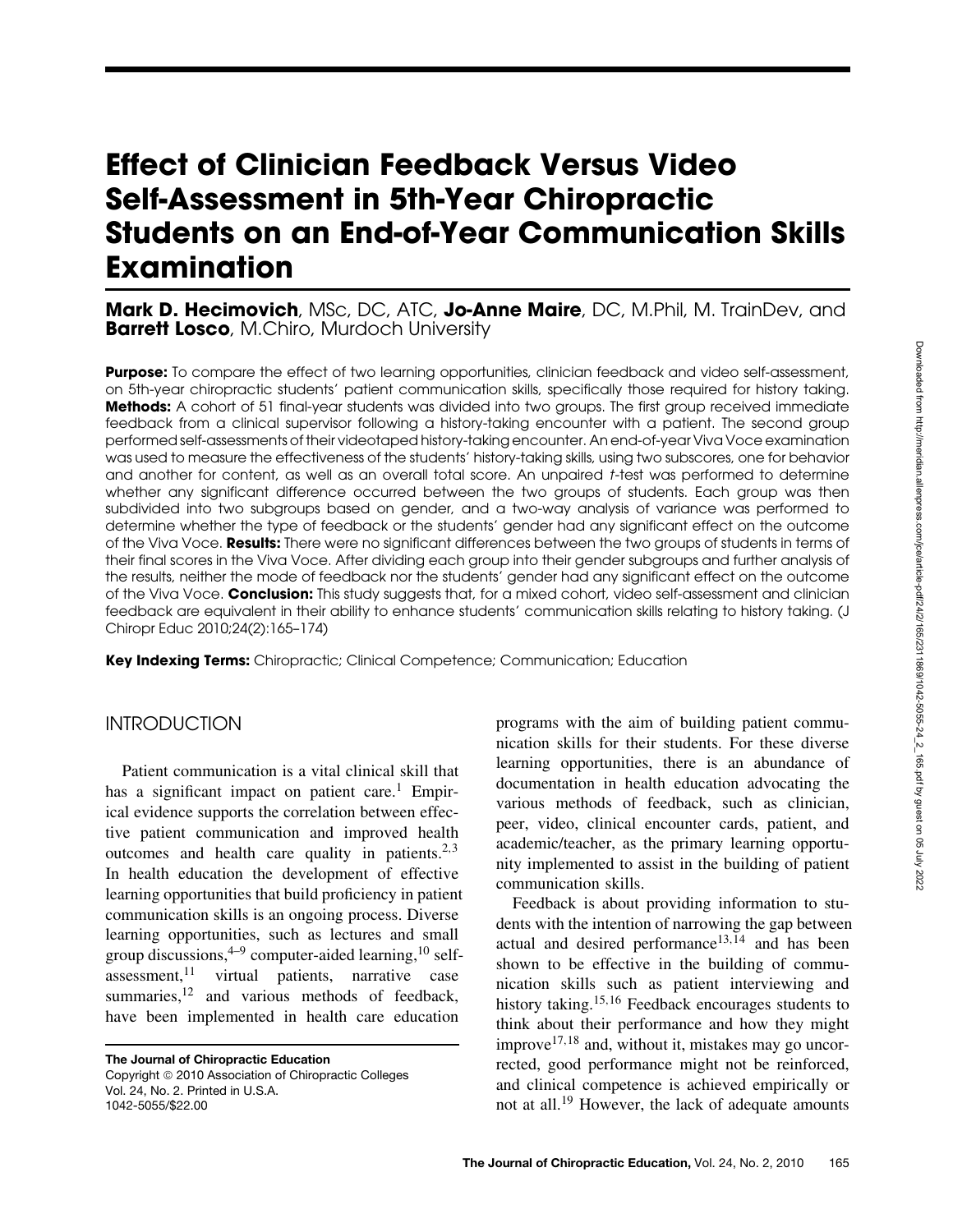of effective feedback in the clinical setting, such as the student-clinic internship, has been identified as a major ongoing problem in health care education.<sup>19–23</sup> For example, teaching in the clinical setting often occurs at a rapid pace with multiple demands placed on the clinical supervisor; is variable in teaching and learning opportunities because cases vary unpredictably in number, type, and complexity; and has a relative lack of continuity, which limits the time for effective feedback.<sup>24</sup> This is vital because if feedback is limited, then the building of patient communication skills, one may assume, is affected, which ultimately may have a profound impact on the quality of patient care. Therefore, it is essential that educators implement effective learning opportunities that can be used in addition to feedback methods in order to enhance patient communication skills in their students.

It has been suggested that self-assessment of communication skills using videotape may assist the building of patient communication skills because it provides an opportunity for students to assess themselves and identify what they did well and which aspects of their communication they could improve.<sup>11</sup> This was documented when Dawson et  $al^{25}$  observed students who were entering their 6th year of medical school, with the use of video selfassessment during history taking, patient interviewing, and physical examination procedures. Results from their study provided evidence that students strongly believed video self-assessment improved their history and interviewing skills. However, there is strong support that suggests that student selfassessment does not necessarily correlate with actual external independent ratings of their communication skills.<sup>26–28</sup> Arguably though, the support for this comes from studies that utilized closed-ended approaches, which gauge the accuracy of students' self-assessment against the assessment of peers, standardized patients, or expert observers,29–32 but fail to take into account the value of open-ended formats which encourage deeper reflection and active learning. The open-ended format is a nonthreatening approach because it eliminates concern for the judgment of others. For example, when Zick et  $a^{33}$  assessed the development of communication skills with 1styear medical students, they were concerned more about the formative value of self-assessment than about the precision of student responses during assessment tasks. In their study they used an openended approach that encouraged students to reflect on their behaviors in a way that was meaningful

to them. This approach yielded more salient data on students' strengths and weaknesses, as opposed to data pertaining to a set of specific behaviors on a checklist, and could be used to complement other learning opportunities, such as standardized patient exams, direct observations of encounters with real patients, and collection of feedback from patients.34,<sup>35</sup> The authors concluded that selfassessment using videotaping was a feasible, practical, and informative approach to developing effective patient communication skills by providing students with an opportunity to review their own behavior and make specific comments that were supported by tangible examples. It could be assumed then that self-assessment with an open-ended approach, coupled with feedback, may assist in the building of patient communication skills and therefore provide a way of dealing with the lack of immediate feedback in the academic or clinical setting.

In sum, if effective patient communication is an important element for a health care provider to possess, it is imperative to determine how diverse learning opportunities offered to students during their education may contribute to its development. This is important because the use of feedback is the primary learning opportunity most often used to build this skill but many times cannot be adequately done due to a myriad of reasons. Therefore, it is essential that other learning opportunities be explored as to their effectiveness in the development of patient communication skills in health care students. The aim of this study was to assess two learning opportunities, clinician feedback and video self-assessment, and their effect on students' patient communication skills during their clinical experience. The impetus for this study stemmed from a review of literature which supports the view that there is a lack of adequate amounts of feedback during the clinical experience and first-hand perceptions of this in our program. If video self-assessment is as effective as clinician feedback for developing students' communication skills, this may imply that it is a valid tool for inclusion in the chiropractic clinical environment.

#### METHODS

#### **Background**

Murdoch University School of Chiropractic and Sports Science offers an accredited, 5-year, double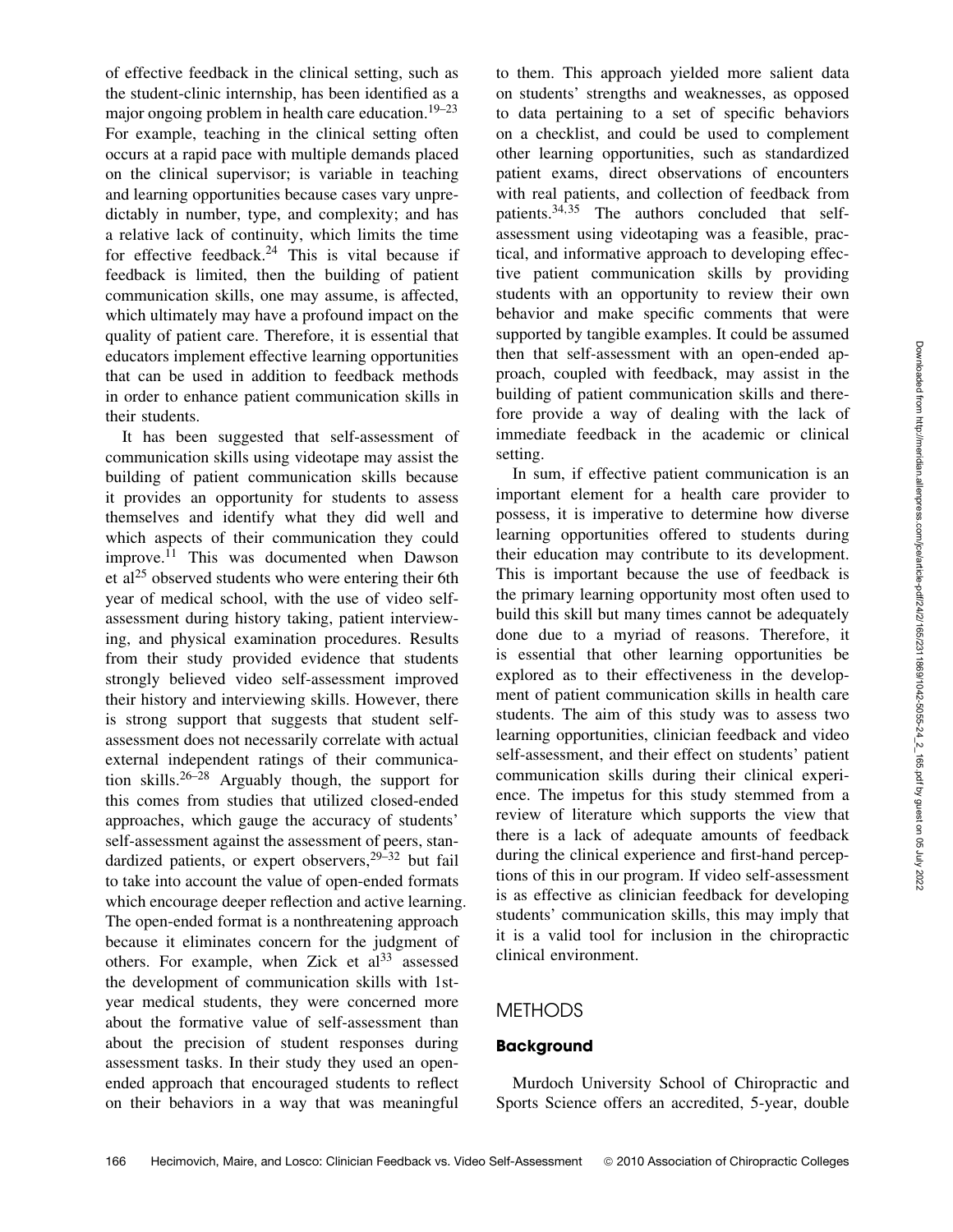bachelor degree in chiropractic, which, on successful completion, allows the student to register and practice as a chiropractor in Australia. Additionally, graduates from the program are allowed to sit for registration and/or licensing boards globally. Starting in year 4, students commence their clinical experience at the school's on-campus outpatient clinic by observing 5th-year students during all aspects of patient care. They gradually take on more responsibilities so that by the end of year 4, students take over the caseload of their 5th-year students. Once in year 5, students assume the responsibility of patient care under the direct supervision of registered chiropractic clinicians (supervising clinician). Supervising clinicians are an essential constituent to the clinic experience and their responsibilities are to manage patient care and to help the students learn patient care skills by involving them in all phases of care whenever possible. It is also the clinician's responsibility to determine the readiness of students to proceed with the various phases of patient care and to assess and verify students' competence. Clinician feedback is provided after history taking, physical examination procedures, presentation of management plan, consent procedures, and treatment to the patient; however, it is often limited due to time constraints. In order to address the issue of limited feedback opportunities, the use of videotaping has also become an essential constituent to the student's clinic experience. With this, students are required to electronically record (via web-cam and with patient approval) history taking and physical examination and to carry out self-assessments allowing them to document their views and perceptions of the patient encounters.

#### **Design**

This study used a quantitative design in order to determine the effectiveness of clinician feedback and video self-assessment on the history-taking skills of 5th-year chiropractic students. The 2008 year 5 cohort ( $N = 51$ ) was randomly divided into two groups: one who received clinician feedback immediately after taking patient histories and one who completed video self-assessments after taking patient histories. The clinician feedback group  $(n =$ 26) received feedback after each of three separate patient encounters, while the self-assessment group ( $n = 25$ ) performed self-assessments of videotaped encounters after each of three separate patient histories. These interventions occurred once each

trimester (12-week trimesters) for both groups, from January to September, 2008. Following this, each student was required to participate in an assessed Viva Voce examination that included a history-taking component. Scores from the history-taking component, comprising content and behavior subscores, and total scores for this component, were matched against the learning opportunity that was provided to the student.

#### **Interventions and Instrument of Measurement**

This study used two interventions and one instrument of measurement. An end-of-year Viva Voce was used to measure the effectiveness of students' history-taking skills, while the two interventions were clinician feedback and video self-assessment. Each is outlined in the next section.

#### **Clinician Feedback**

Three times between January and September a supervising clinician observed and then provided verbal feedback to a student after a new patient history encounter using the Patient History Assessment form (Fig.1). The feedback took place immediately after the encounter. This form is a revised and abbreviated version of the History Taking Checklist used for the History Taking Objective Structured Teaching Experience (OSTE) developed by the Clinical Skills Training and Assessment Program Office of Medical Education at Indiana University School of Medicine.<sup>36</sup> It was used only as an aide memoir for the supervising clinician because there was no actual mark given.

#### **Videotape Self-Assessment**

Three times between January and September the students videotaped themselves while taking a new patient history and, within a nominated period (maximum 1 week), viewed the recording and used a specific performance evaluation template (Fig. 2) that was designed to guide students through an evaluation of their history-taking performance.

#### **Viva Voce**

In October, at completion of their clinical experience, all students were assessed with a Viva Voce examination. The history-taking component aims to ascertain whether students are competent in history taking and was utilized as the instrument of measurement. Two subscores were used: content and behavior. The content subscore assessed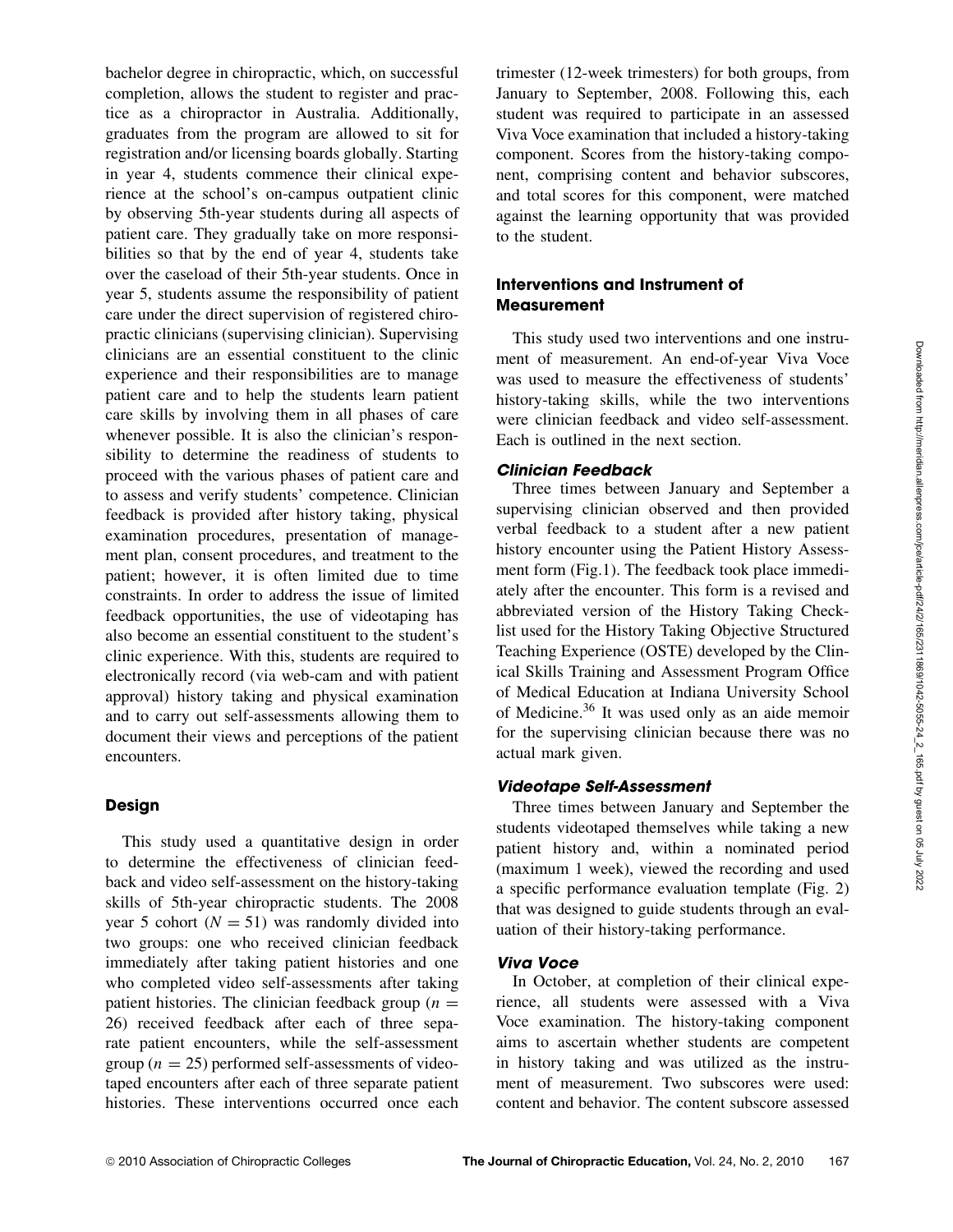| $Y = Yes$ , completed<br>$N = No$ , not completed                                                                                                                                                                                                                                                                                 |   |   |                 |  |  |  |  |
|-----------------------------------------------------------------------------------------------------------------------------------------------------------------------------------------------------------------------------------------------------------------------------------------------------------------------------------|---|---|-----------------|--|--|--|--|
| <b>Initiating the Interview</b>                                                                                                                                                                                                                                                                                                   | Y | N | <b>Comments</b> |  |  |  |  |
| Introduced self by first & last name.                                                                                                                                                                                                                                                                                             |   |   |                 |  |  |  |  |
| Identified the reasons for seeking care.                                                                                                                                                                                                                                                                                          |   |   |                 |  |  |  |  |
| Set agenda with patient regarding how interview<br>will proceed.                                                                                                                                                                                                                                                                  |   |   |                 |  |  |  |  |
| <b>Information Gathering: Process</b>                                                                                                                                                                                                                                                                                             |   |   |                 |  |  |  |  |
| Used concise, easily understood questions; avoided<br>jargon.                                                                                                                                                                                                                                                                     |   |   |                 |  |  |  |  |
| Used open-ended and closed questions<br>appropriately; moved from open to closed.                                                                                                                                                                                                                                                 |   |   |                 |  |  |  |  |
| Interview proceeded in a logical sequence;<br>progressed from past to present.                                                                                                                                                                                                                                                    |   |   |                 |  |  |  |  |
| Moved from one area to another using transitional<br>statements to explain agenda.                                                                                                                                                                                                                                                |   |   |                 |  |  |  |  |
| Sought specificity and clarification of patient's<br>responses; summarized patient's statements.                                                                                                                                                                                                                                  |   |   |                 |  |  |  |  |
| <b>Information Gathering: Content</b>                                                                                                                                                                                                                                                                                             |   |   |                 |  |  |  |  |
| HPI - Elicited all of the following:<br>$\Box$<br>Context;<br>$\Box$<br>Location;<br>$\Box$ Modifying<br>α<br>Quality;<br>Factors:<br>Severity;<br>o<br>Associated<br>$\Box$<br>$\Box$<br>First Occurrence;<br>Symptoms.                                                                                                          |   |   |                 |  |  |  |  |
| Asked patient questions relating to his/her Past<br>Medical History.                                                                                                                                                                                                                                                              |   |   |                 |  |  |  |  |
| Asked patient questions relating to his/her Family<br>History.                                                                                                                                                                                                                                                                    |   |   |                 |  |  |  |  |
| Asked if patient was taking any Medications (OTC)<br>or Prescr.).                                                                                                                                                                                                                                                                 |   |   |                 |  |  |  |  |
| Asked if patient had undergone any Surgeries or<br>had ever been Hospitalized.                                                                                                                                                                                                                                                    |   |   |                 |  |  |  |  |
| Asked patient questions regarding lifestyle Risk<br>Factors.                                                                                                                                                                                                                                                                      |   |   |                 |  |  |  |  |
| Review of Systems. Questioned patient on At Least<br>10 organ systems: eyes; ears, nose, mouth, throat;<br>cardiovascular; respiratory; gastrointestinal;<br>genitourinary; integumentary; musculoskeletal;<br>neurological; psychiatric; endocrine; hematologic;<br>immunologic.<br>Asked additional focused questions about the |   |   |                 |  |  |  |  |
| system(s) directly related to the problem(s)<br>identified in the HPI.                                                                                                                                                                                                                                                            |   |   |                 |  |  |  |  |

*Figure 1. Patient history assessment form.*

students' ability to elicit relevant information from a standardized patient, while the behavior subscore assessed skills such as active listening, appropriate maintenance of eye contact, recognition of verbal and nonverbal cues and body language, appropriate use of open- and closed-ended questions, and ability to clarify information gathered from the patient. An overall mark was given for the history-taking component, which is the combined scores of the two subscores. The overall history-taking mark and

each of the two subscores were used for comparison between the two groups.

#### **Sampling and Recruitment**

After receiving ethical approval from Murdoch University's Human Research Ethics Committee for this study, all 5th-year chiropractic students enrolled at Murdoch University School of Chiropractic and Sports Science in the academic session 2008 were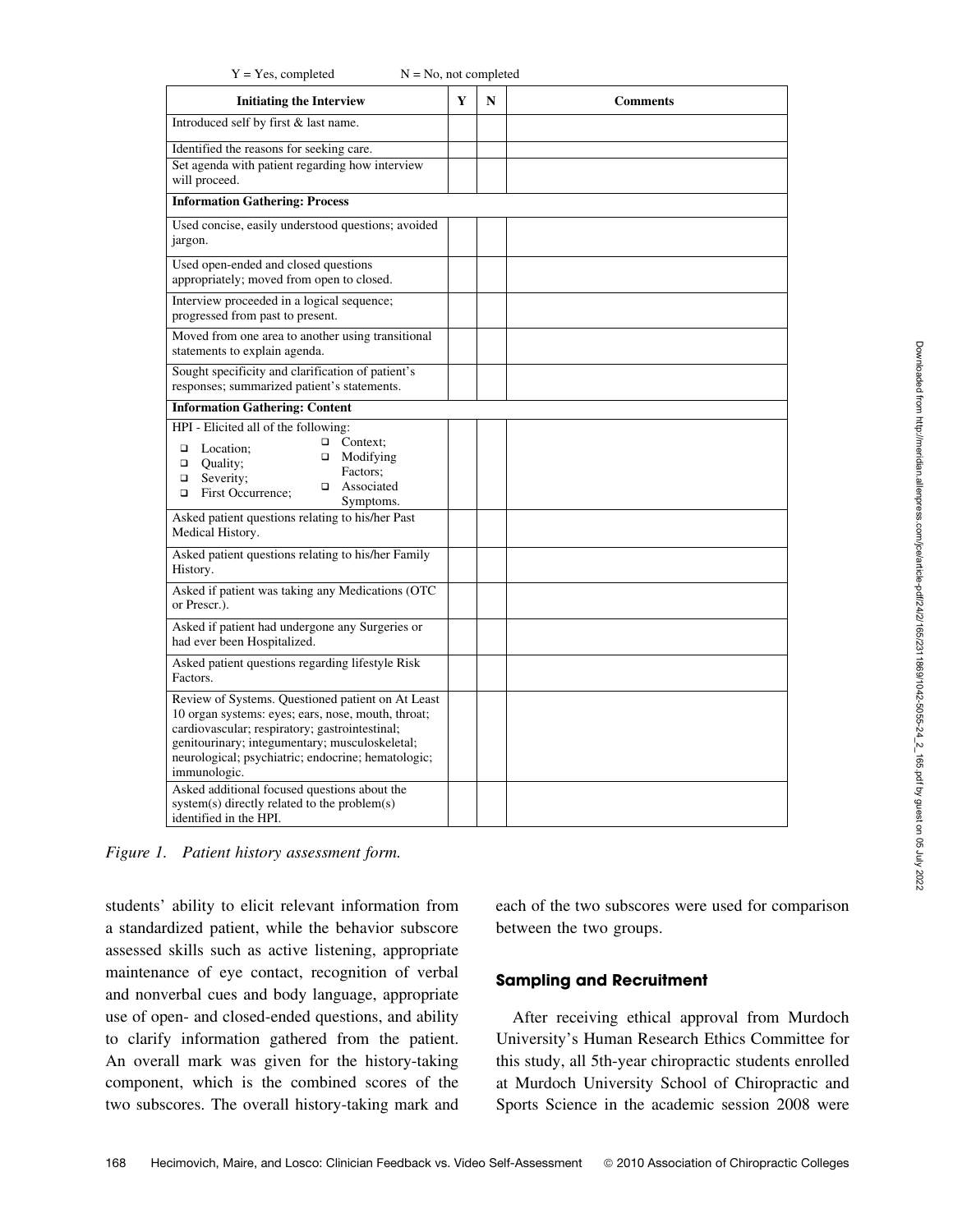|                                   |                                                         | Interview#             |                                  |                                               |
|-----------------------------------|---------------------------------------------------------|------------------------|----------------------------------|-----------------------------------------------|
| Patient's<br>Initials:            |                                                         |                        | <b>Interview Date:</b>           |                                               |
| Student:                          |                                                         |                        |                                  |                                               |
| Key:                              | $(+)$ Well done;                                        |                        | $(\sqrt{})$ Needs development;   | $(0)$ Missing                                 |
| <b>1. Interview Process</b>       |                                                         |                        |                                  |                                               |
| <b>Getting Started</b>            |                                                         |                        | <b>Comments</b>                  |                                               |
|                                   | Introductions<br>Purpose made clear                     |                        |                                  |                                               |
|                                   |                                                         |                        |                                  |                                               |
| <b>Interview Style</b><br>comfort | Positioning: eye-level, patient                         |                        |                                  |                                               |
|                                   | Open to focused questions                               |                        |                                  |                                               |
|                                   | Restates to encourage elaboration<br>Summary statements |                        |                                  |                                               |
|                                   | Uses silence comfortably                                |                        |                                  |                                               |
| $\equiv$ Empathy                  |                                                         |                        |                                  |                                               |
|                                   | Note taking                                             |                        |                                  |                                               |
| Closing                           | Maintains focus of interview                            |                        |                                  |                                               |
|                                   | Summary and conclusion                                  |                        |                                  |                                               |
|                                   | Seeks feedback from the patient                         |                        |                                  |                                               |
|                                   | 2. Content of the Interview and Write-up                |                        |                                  |                                               |
| <b>Social History</b>             |                                                         | <b>Present Problem</b> |                                  | <b>Dimensions of Symptoms</b>                 |
|                                   | Cultural/Ethnic                                         |                        | <b>Chief Complaint</b>           | <b>Temporal Description</b>                   |
|                                   | Background                                              |                        | Prior episodes                   | Characteristics                               |
|                                   | Education<br>Occupation                                 |                        | Previous care/dx<br>2° Complaint | Severity<br>Location                          |
|                                   | <b>Living Situation</b>                                 | <b>Systems Review</b>  |                                  | Aggravating/alleviating                       |
|                                   | Family and                                              | General                |                                  | factors                                       |
|                                   | Relationships<br>Leisure/hobbies                        | Focused                |                                  | Disability/adaptations<br>Associated symptoms |
|                                   | <b>Satisfaction and Stress</b>                          | <b>Family History</b>  |                                  | Attributions                                  |
|                                   |                                                         |                        |                                  |                                               |
|                                   | 3. Evaluation of the Write-up                           |                        | <b>Comments</b>                  |                                               |
| Clarity                           | Organization                                            |                        |                                  |                                               |
|                                   | Succinctness                                            |                        |                                  |                                               |
|                                   | Completeness                                            |                        |                                  |                                               |
| <b>4. Overall Evaluation</b>      |                                                         |                        |                                  |                                               |
| Strengths:                        |                                                         |                        |                                  |                                               |
|                                   |                                                         |                        |                                  |                                               |
|                                   |                                                         |                        |                                  |                                               |
|                                   |                                                         |                        |                                  |                                               |
|                                   |                                                         |                        |                                  |                                               |
|                                   |                                                         |                        |                                  |                                               |
|                                   |                                                         |                        |                                  |                                               |
|                                   |                                                         |                        |                                  |                                               |
|                                   | Areas to work on next time:                             |                        |                                  |                                               |
|                                   |                                                         |                        |                                  |                                               |
|                                   |                                                         |                        |                                  |                                               |
|                                   |                                                         |                        |                                  |                                               |
|                                   |                                                         |                        |                                  |                                               |
|                                   |                                                         |                        |                                  |                                               |
|                                   |                                                         |                        |                                  |                                               |
|                                   |                                                         |                        |                                  |                                               |
|                                   |                                                         |                        |                                  |                                               |
|                                   | Additional reactions or comments:                       |                        |                                  |                                               |
|                                   |                                                         |                        |                                  |                                               |
|                                   |                                                         |                        |                                  |                                               |
|                                   |                                                         |                        |                                  |                                               |
|                                   |                                                         |                        |                                  |                                               |
|                                   |                                                         |                        |                                  |                                               |
|                                   |                                                         |                        |                                  |                                               |

*Figure 2. Performance evaluation template.*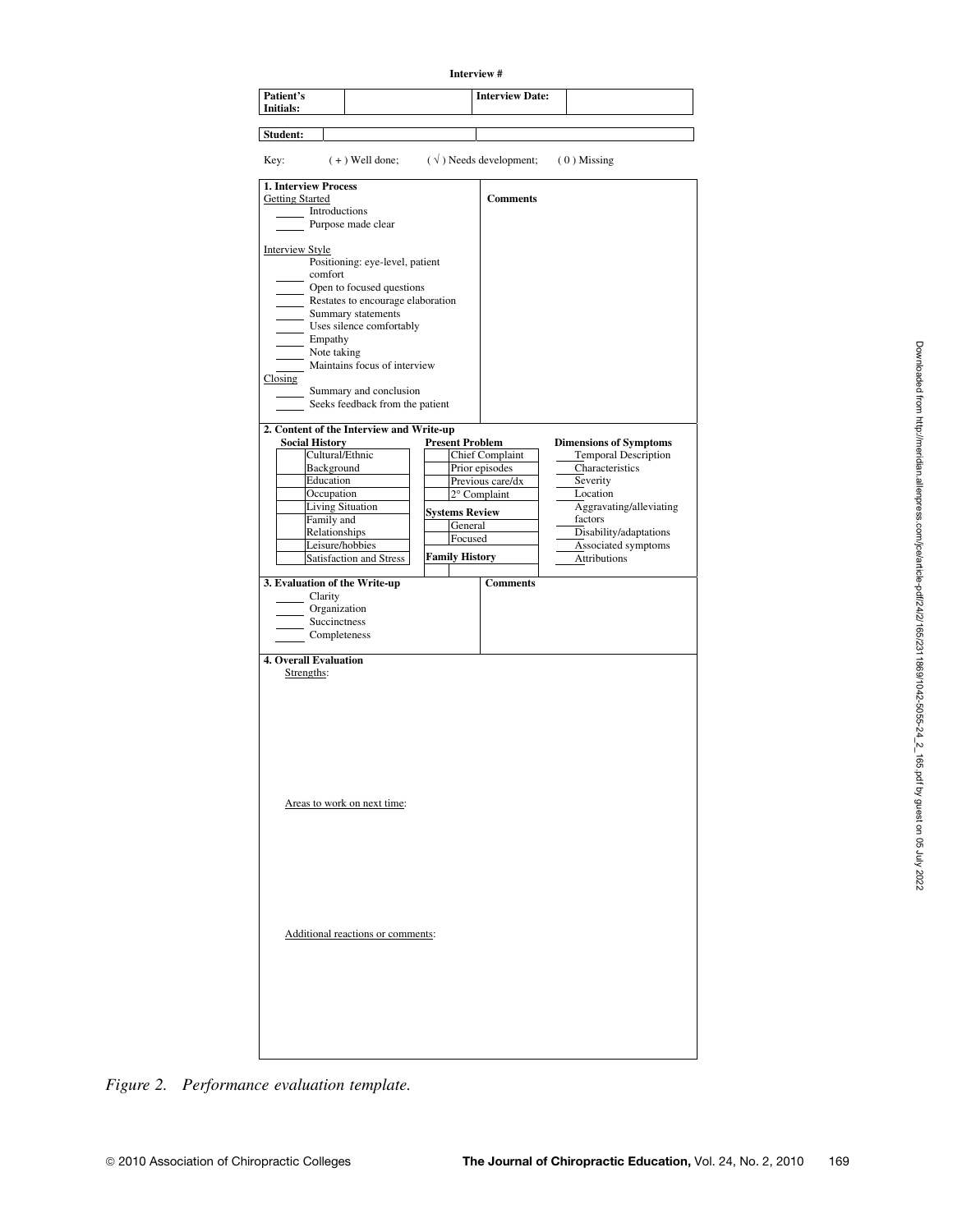invited to participate. All of the 51 students (21 male and 30 female) agreed to participate in this study and were randomly placed into either the clinician feedback group (group A) or the video self-assessment group (group B). Group A had 26 participants (12 male, 14 female) and group B had 25 participants (9 male, 16 female). Age and educational background were not analyzed for this study.

Patients who agreed to have their encounters video recorded for this study signed a patient consent form authorizing the recording. All patients who agreed to be recorded were independent and aged 18 or older.

#### **Data Analysis**

Data were analyzed using Graph Pad Prism 4.1 (GraphPad Software, La Jolla, California) statistical analysis program. An unpaired t-test was utilized to determine whether any significant difference in the students' overall results occurred between either of the two groups as a whole. During the course of the project, a further question arose as to whether the students' gender may have an effect in conjunction with the mode of feedback on the final result of the Viva Voce. As a result, each group was divided into two subgroups according to student gender. A two-way analysis of variance (ANOVA) was utilized, where significance was set at the 95% confidence interval (p-value of .05 indicated a statistically significant difference), as there were two independent variables (feedback and gender) and one dependent variable (final scores). Data analysis with the two-way ANOVA was conducted to determine (1) whether the mode of feedback has the same effect at all values of gender, (2) whether the mode of feedback has an effect on the final result, and (3) whether the student's gender has an effect on the final result?

#### RESULTS

The statistical breakdown between group A (clinician feedback) and group B (video self-assessment) demonstrated 26 students for group A (12 male, 14 female) and 25 students for group B (9 male, 16 female). Three scores achieved during the Viva Voce were analyzed, namely total scores, content scores, and behavior scores (Table 1).

The results of the unpaired  $t$ -test comparing the total scores achieved by group A and group B failed

**Table 1. Descriptive statistics for groups A and B**

| <b>Total Scores</b>                                                      | Group A                                            | Group B                                            |
|--------------------------------------------------------------------------|----------------------------------------------------|----------------------------------------------------|
| Minimum<br>25% Percentile<br>Median<br>75% Percentile<br>Maximum<br>Mean | 33.60<br>57.08<br>66.25<br>71.23<br>84.00<br>65.01 | 42.60<br>60.45<br>70.20<br>77.15<br>82.60<br>67.63 |
| <b>Content Scores</b>                                                    | Group A                                            | Group B                                            |
| Minimum<br>25% Percentile<br>Median<br>75% Percentile<br>Maximum<br>Mean | 42.00<br>61.13<br>68.50<br>74.18<br>82.40<br>67.55 | 38.60<br>64.20<br>71.10<br>79.05<br>86.10<br>70.24 |
| <b>Behavior Scores</b>                                                   | Group A                                            | Group B                                            |
| Minimum<br>25% Percentile<br>Median<br>75% Percentile<br>Maximum<br>Mean | 0.0<br>33.40<br>54.15<br>68.77<br>100.0<br>53.79   | 25.00<br>50.00<br>58.30<br>67.00<br>92.00<br>58.40 |
| <b>Total Scores</b>                                                      | Group A<br>Males                                   | Group A<br>Females                                 |
| Minimum<br>25% Percentile<br>Median<br>75% Percentile<br>Maximum<br>Mean | 50.40<br>54.38<br>61.70<br>69.70<br>82.50<br>62.73 | 33.60<br>60.90<br>67.55<br>77.45<br>84.00<br>66.96 |
| <b>Behavior Scores</b>                                                   | Group A<br>Males                                   | Group A<br>Females                                 |
| Minimum<br>25% Percentile<br>Median<br>75% Percentile<br>Maximum<br>Mean | 16.70<br>33.40<br>45.90<br>58.30<br>83.30<br>45.86 | 0.0<br>45.85<br>66.60<br>87.48<br>100.0<br>60.59   |
| <b>Content Scores</b>                                                    | Group A<br>Males                                   | Group A<br>Females                                 |
| Minimum<br>25% Percentile<br>Median<br>75% Percentile<br>Maximum<br>Mean | 57.40<br>59.88<br>66.75<br>73.88<br>82.40<br>67.65 | 42.00<br>61.13<br>68.50<br>74.75<br>82.10<br>67.47 |
|                                                                          |                                                    |                                                    |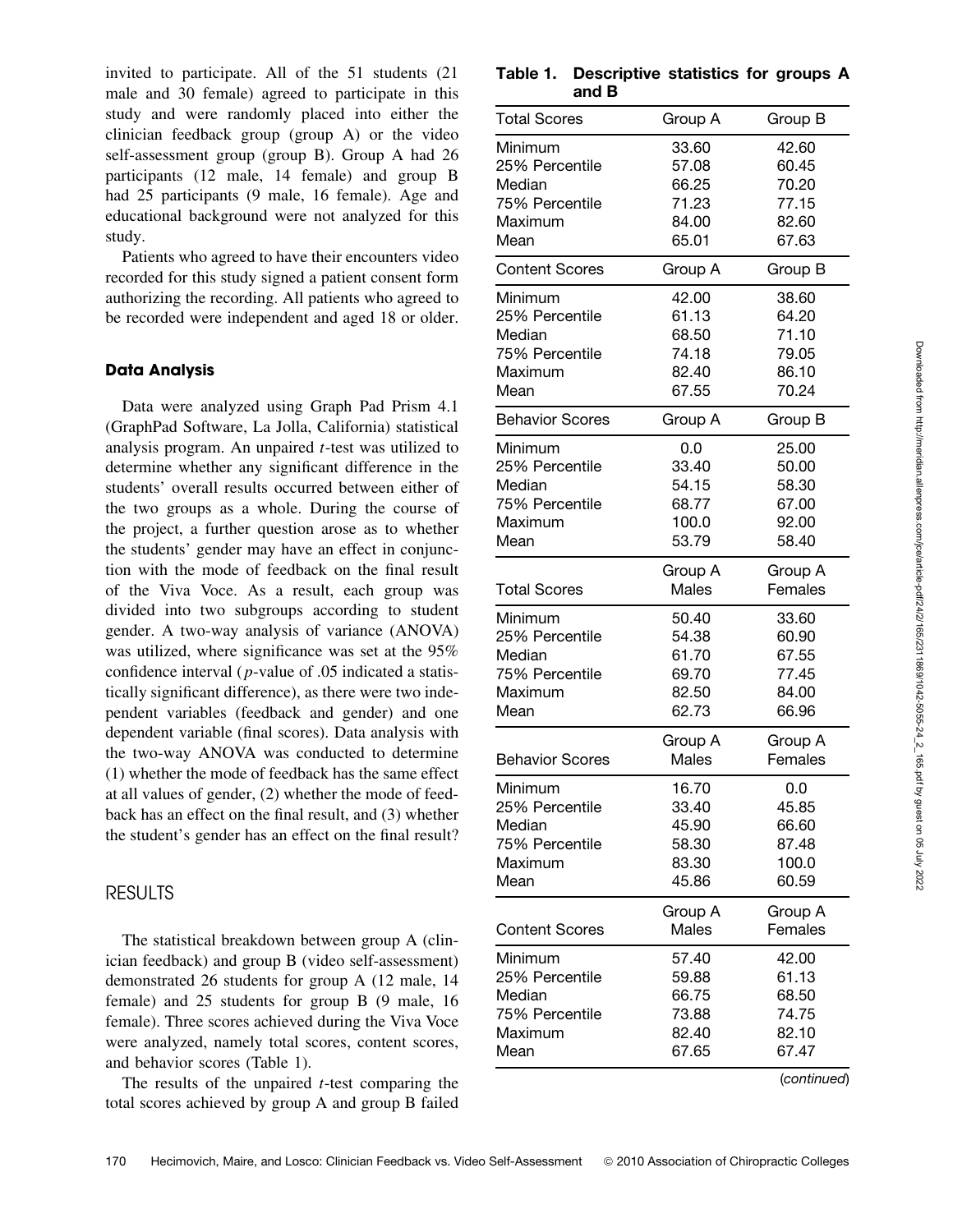| Total Scores           | Group B<br>Males | Group B<br>Females |
|------------------------|------------------|--------------------|
| Minimum                | 53.20            | 42.60              |
| 25% Percentile         | 67.15            | 59.10              |
| Median                 | 77.00            | 65.25              |
| 75% Percentile         | 80.35            | 73.23              |
| Maximum                | 82.60            | 77.30              |
| Mean                   | 73.43            | 64.37              |
|                        | Group B          | Group B            |
| <b>Behavior Scores</b> | Males            | Females            |
| Minimum                | 25.00            | 25.00              |
| 25% Percentile         | 54.25            | 50.00              |
| Median                 | 67.00            | 50.00              |
| 75% Percentile         | 87.60            | 64.48              |
| Maximum                | 92.00            | 83.50              |
| Mean                   | 67.72            | 53.15              |
|                        | Group B          | Group B            |
| Content Scores         | Males            | Females            |
| Minimum                | 60.30            | 38.60              |
| 25% Percentile         | 67.20            | 63.60              |
| Median                 | 77.50            | 69.80              |
| 75% Percentile         | 80.95            | 74.98              |
| Maximum                | 86.10            | 84.10              |
| Mean                   | 74.87            | 67.63              |

**Table 1. (***Continued***)**

to demonstrate any significant difference between the two groups with a  $p$ -value of .4048. A similar result occurred when analyzing the content scores for group A and group B, and when analyzing the behavior scores of group A and group B, where the t-test failed to demonstrate any significant difference between the two groups with p-values of .35 and .48, respectively.

Analysis of the total scores achieved between the respective groups using the two-way ANOVA revealed that the interaction between mode of feedback and gender had no significant effect on the total scores with a  $p$ -value of .44. Similarly, the two-way ANOVA failed to demonstrate any significant effect of feedback mode or gender on the total scores with p-values of .40 and .66, respectively, suggesting that neither of the variables had any significant effect on the total scores achieved by the student in the Viva Voce.

Analysis of the content scores to determine whether there was any interaction between the mode of feedback and gender using the two-way ANOVA failed to demonstrate any significant interaction between these two variables with a  $p$ -value of .42. Further

analysis to determine whether mode of feedback and gender had any effect on content scores did not demonstrate any significant effect of either variable on the content scores with p-values of .61 and .70, respectively, once again suggesting that neither variable has any effect on the content scores achieved during the Viva Voce.

Analysis of the behavior scores to determine whether the interaction between gender and mode of feedback, mode of feedback, and gender had an effect on the behavior scores failed to demonstrate any significant results, with p-values of .24, .24, and .36, respectively. This suggests that neither the mode of feedback, gender of the student, nor an interaction between the mode of feedback and gender had an effect on the overall behavior scores.

### **DISCUSSION**

This study assessed two forms of learning opportunities and their effect on chiropractic students' communication skills. The two opportunities were traditional clinician feedback and videotape selfassessment. Video self-assessment without clinician feedback has grown in popularity due to cost and convenience factors; however, its effectiveness on improvement of skills is questionable because without clinician feedback students may not notice behaviors that need improvement. $37$  Conversely, clinician feedback is a concept that is strongly theory based and has been shown to reinforce or modify behaviors<sup>38</sup> but can also cause demotivation and deterioration in performance if not carefully managed.<sup>39</sup> Therefore, both opportunities may be either supportive or an impediment for success.

The results from this study suggest, based solely on a single measurement tool, that the clinician feedback and the video self-assessment were equally effective in the development of overall communications skills. However, a breakdown of the results did demonstrate some interesting findings. For example, although not statistically significant, males who utilized the video self-assessment (group B) had higher behavior scores (mean 67.72) than those who received clinician feedback (group A, mean 45.86). This could be due, in part, to how men respond to negative feedback. According to Roberts and Nolen-Hoeksema<sup>40</sup> and Roberts,<sup>41</sup> men are influenced more by positive feedback and appear to ignore negative feedback by assuming a self-protective posture and discounting the value of others' evaluation. It may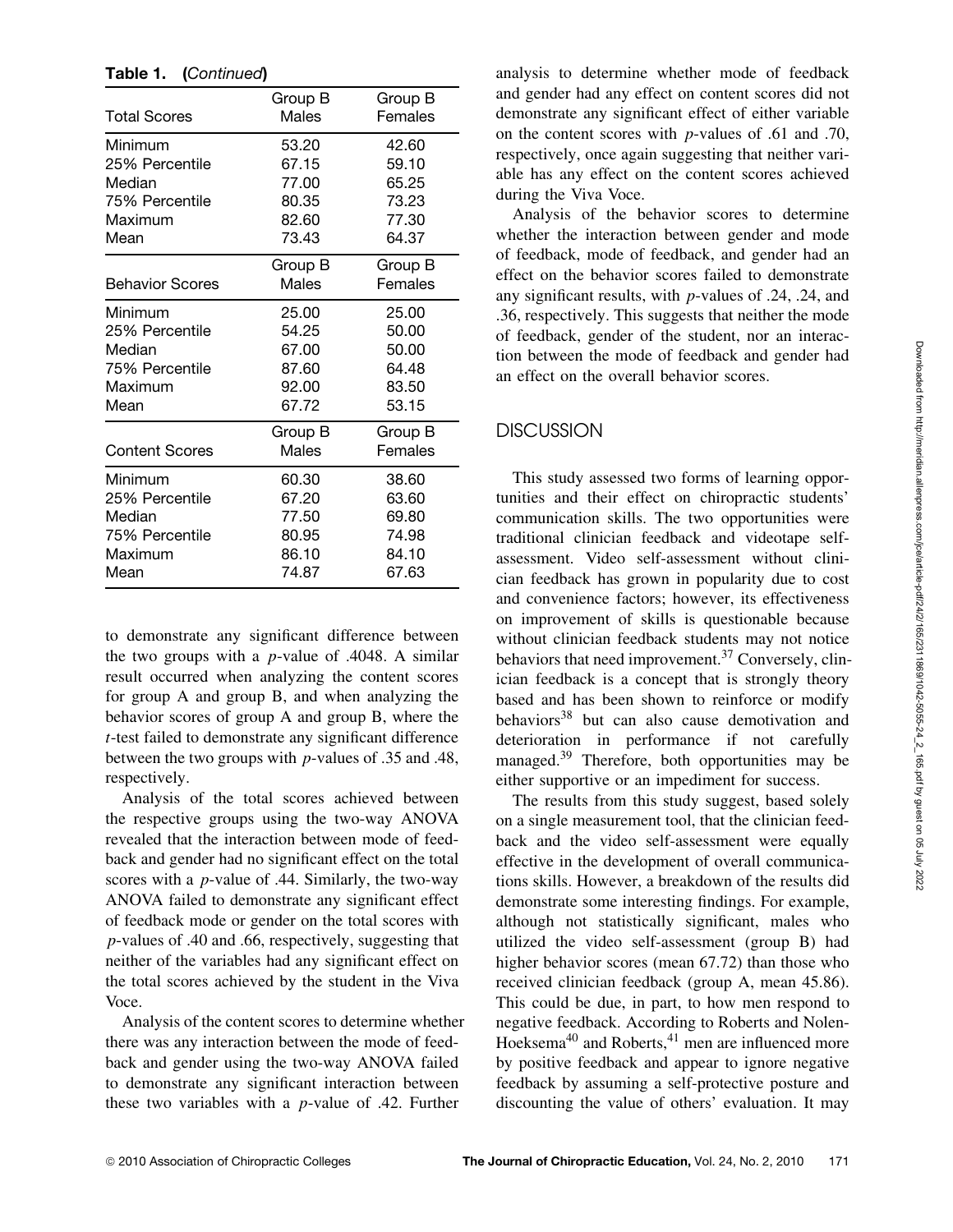be assumed then that the clinician feedback provided to the males in this study was perceived negatively by them and thus not utilized to incorporate change. This may lead to the conclusion that the video self-assessment group should have scored better on the Viva Voce assessment than their clinician feedback counterparts. However, psychology and health education literature<sup>42,43</sup> supports the concept that men tend to overestimate their abilities when selfassessing, supporting the argument that the selfassessment group in this study should have consequently documented lower Viva Voce communication scores. This contrast in findings might suggest that the clinician feedback is more influential, especially in the development of communication skills, than the video self-assessment. This would need to be supported by future studies.

Another interesting result was the lack of significant difference between the men and women who received clinician feedback (group A) in total score and its two subcomponents (behavior and content scores). This also is in contrast to empirical evidence, notably social role theory, $41$  which posits that women tend to treat feedback as an opportunity to learn more about themselves and are more willing to internalize and apply the feedback to future decisions. It may be assumed then that the female scores should have been greater than those of the males in reference to those who received the clinician feedback. Unfortunately, this study did not categorize the type of feedback that each student received––positive or negative.

Being a single cohort study meant that it was underpowered to demonstrate significant differences, which was a notable limitation. Another limitation was its use of a single measurement tool (Viva Voce) to assess communication skills, an issue that needs to be addressed in future studies. But this may be difficult because there is substantial evidence that health care students can be taught communication skills $16,44$  but limited empirical evidence supporting effective assessment of these skills.<sup>11</sup> The Objective Structured Clinical Examination (OSCE) is commonly used in most health education programs and includes assessment of communication skills. However, Rees et al<sup>11</sup> noted that medical students do not value OSCEs and feel they are artificial and contain discrepancies between the assessment and the teaching of communication skills. Additionally they noted that even if the marking sheets were available to students before an assessment, students feel that their patient interactions are then being reduced to a series of boxes which have to be ticked. This may hold true for the Viva Voce as well. A suggestion would be to include some form of formal assessment (OSCE, Viva Voce) but also rely on clinician and patient assessment of the students' communication skills as they progress through their clinical internship.

The lack of a control group may also be viewed as a limitation. However, this poses a dilemma in clinical education studies. Typically one of the aims of the clinical internship is student feedback, or a similar opportunity. Removing it in order to justify a control group would be questionable. The control group participants would be, in essence, left out of clinical educational opportunities. Another issue that would need to be addressed and was not included in this study was clinician demographics. This could be important due to differences in students' response to clinicians of a certain age, clinical experience, gender, and nationality.

In sum, future studies would need to address in greater detail, or expand on, the main components assessed in this study, such as clinicians, video self-assessment, communication assessment, and student demographics. First, the clinician feedback would need to be documented as either critical or supportive and by both the student and clinician independently. The demographics of the clinician should be noted in order to document if this affects how certain students respond to a specific clinician. The use of qualitative data may shed light on this issue. Second, the use of the video self-assessment may also need to be evaluated by the students to see whether they feel comfortable with this type of selfassessment and if it needs to be formulated differently. If students perceive that it is not a supportive educational opportunity, they may discount its aim of providing a useful way for self-assessment. Additionally, the use of clinician and peer video assessment may benefit the student by providing additional feedback and also be incorporated into a busy and oftentimes understaffed student clinic. Third, the way in which students' patient communication skills are assessed needs to be expanded. For example, the use of periodic formative evaluations from the clinicians and possibly patients before a formal assessment such as an OSCE or Viva Voce would lend supportive evidence in accurately documenting change in patient communication skills. Last, the age, educational background, and other student specifics may also be useful.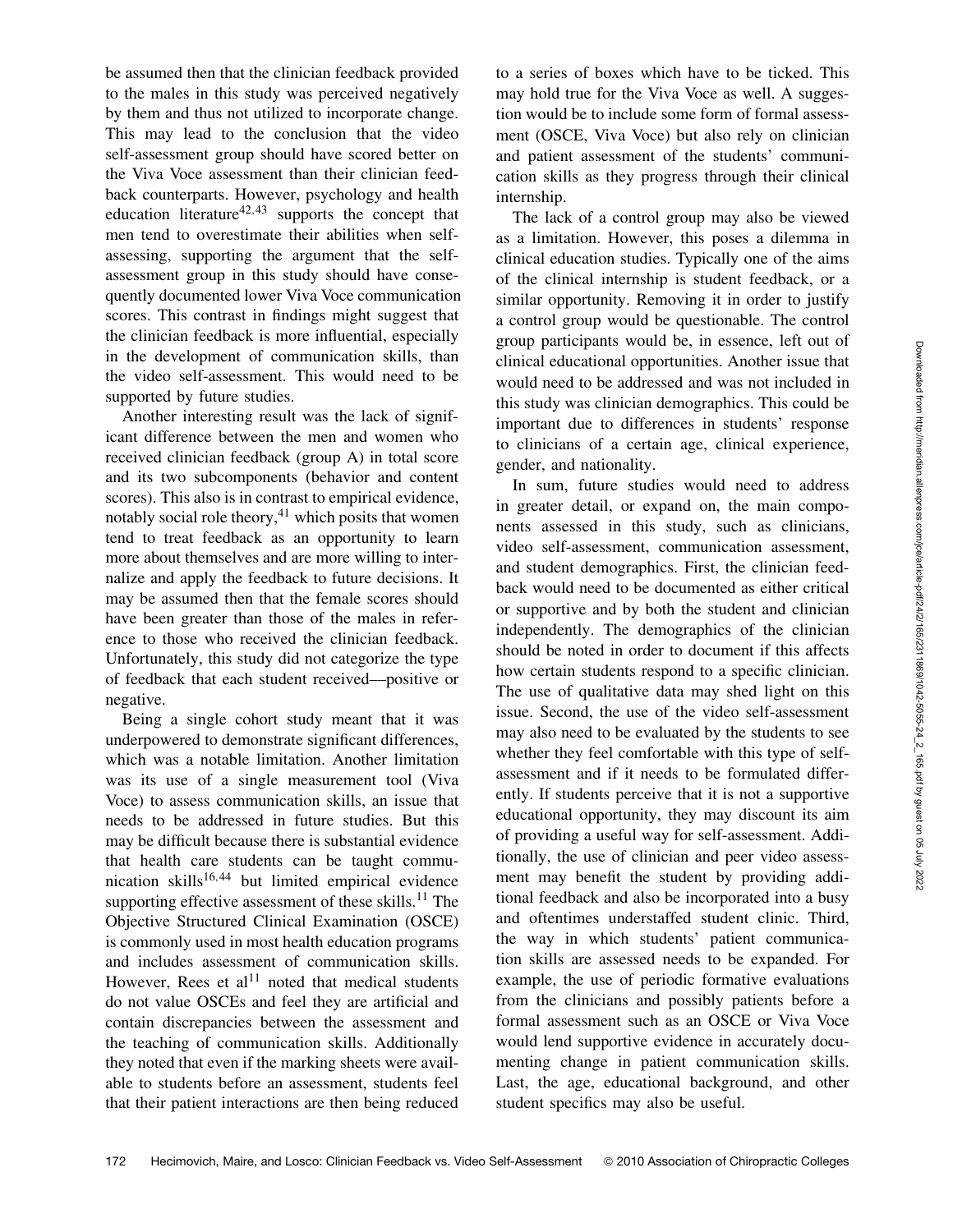# **CONCLUSION**

It has been documented that effective patient communication is an essential element for health care providers to possess. Equally, it is essential that academics understand which learning opportunities contribute to its development during a provider's formal training. Given the results of this study, it appears that two clinical learning opportunities, including one that is regularly implemented in clinical education curricula, whose aims are to assist in the development of patient communication skills, are essentially equal. The two learning opportunities, clinician feedback and student video selfassessment, are implemented in clinical education but it is the former which is utilized to a greater extent. However, there is a lack of adequate amount of clinician feedback during the clinical experience, which may have a profound effect on the development of clinical skills such as patient communication. Therefore, another learning opportunity, video self-assessment, which is easier to implement and contributes equally to the development of patient communication may be confidently added to the clinic experience.

## CONFLICT OF INTEREST

The authors have no conflicts of interest to declare.

#### **About the Authors**

Mark Hecimovich is a Senior Lecturer and Academic Chair Sports Science, Jo-Anne Maire is a Senior Lecturer, and Barrett Losco is a Lecturer. All are with the School of Chiropractic and Sports Science at Murdoch University. Address correspondence to Mark Hecimovich, School of Chiropractic and Sports Science, Murdoch University, South Street, Murdoch (Perth), Western Australia, 6150 (e-mail: m.hecimovich@murdoch.edu.au). This article was received September 21, 2009, revised January 3, 2010, and accepted January 18, 2010.

## REFERENCES

- 1. Lipkin M. Sisphus or Pegasus? The physician interviewer in the era of corporatization of care. Ann Intern Med 1996;124:511–13.
- 2. Stewart MA. Effective physician-patient communication and health outcomes: a review. Can Med Assoc J 1995;152:1423–33.
- 3. Stewart MA, Brown JB, Boon H, Galadja J, Meredith L, Sangster M. Evidence on patient-doctor communication. Cancer Prev Control 1999;2:25–30.
- 4. Wolf F, Wooliscroft J, Calhoun J, Boxer G. A controlled experiment in teaching students to respond to patients' emotional concerns. J Med Educ 1987;62:25–34.
- 5. Evans B, Stanley R, Burrows G, Sweet B. Lectures and skills workshops as teaching formats in a historytaking skills course for medical students. Med Educ 1989;23:364–70.
- 6. Marteau TM, Humphrey C, Matoon G, Kidd J, Lloyd M, Horder J. Factors influencing the communication skills of first-year medical students. Med Educ 1991;25(2): 127–34.
- 7. Evans B, Stanley R, Mestrovic R, Rose L. Effects of communication skills training on students' diagnostic efficiency. Med Educ 1991;25:517–26.
- 8. Evans B, Stanley R, Burrows G. Measuring medical students' empathy skills. Br J Med Psychol 1993;66: 121–33.
- 9. Campbell E, Weeks C, Walsh R, Sanson-Fisher R. Training medical students in HIV/AIDS test counselling: results of a randomized trial. Med Educ 1996;30:134–41.
- 10. Fleetwood J, Vaught W, Feldman D, Gracely E, Kassutto Z, Novack D. MedEthEx online: a computer-based learning program in medical ethics and communication skills. Teach Learn Med 2000;12:96–104.
- 11. Rees C, Sheard C, McPherson A. Communication skills assessment: the perception of medical students at the University of Nottingham. Med Educ 2002;36:868–78.
- 12. Bearman M, Cesnik B, Liddell M. Random comparison of 'virtual patients' models in the context of teaching clinical communication skills. Med Educ 2001;35: 824–32.
- 13. Ramaprasas A. On the definition of feedback. Behav Sci 1983;28(4):4–13.
- 14. Taras M. Summartive and formative assessment––some theoretical reflections. Br J Educ Stud 2005;53:466–78.
- 15. Yedidia MJ, Gillespie CC, Kachur E. Effect of communications training on medical student performance. JAMA 2003;290:1157–65.
- 16. Aspegren K. Teaching and learning communication skills in medicine: a review with quality grading of articles. Med Teach 1999;21:563–70.
- 17. Hesketh EA, Laidlaw JM. Developing the teaching instinct: 1: Feedback. Med Teach 2002;24:245–8.
- 18. Liberman AS, Liberman M, Steinert Y, McLeod P, Meterissian S. Surgery residents and attending surgeons have different perceptions of feedback. Med Teacher 2005;27:470–7.
- 19. Ende J. Feedback in clinical medical education. JAMA 1983;250(6):777–81.
- 20. Gill DM, Heins M, Jone PB. Perceptions of medical school faculty members and students on clinical clerkship feedback. J Med Educ 1984; 259:856–64.
- 21. Irby DM. What clinical teachers in medicine need to know. Acad Med 1994;69:333–42.
- 22. Smith CS, Irby DM. The role of experience and reflection in ambulatory care education. Acad Med 1997;72:32–35.
- 23. Ferenchick G, Simpson D, Blackman J, et al. Strategies for efficient and effective teaching in the ambulatory care setting. Cad Med 1997;72:277–80.
- 24. Irby DM. Teaching and learning in ambulatory care settings: a thematic review of the literature. Acad Med 1995;70:898–931.
- 25. Dawson PS, Lanphear JH, Cheema MY. Video recording feedback: a feasible and effective approach to teaching history-taking and physical examination skills in undergraduate paediatric medicine. Med Educ 1998;32: 332–36.